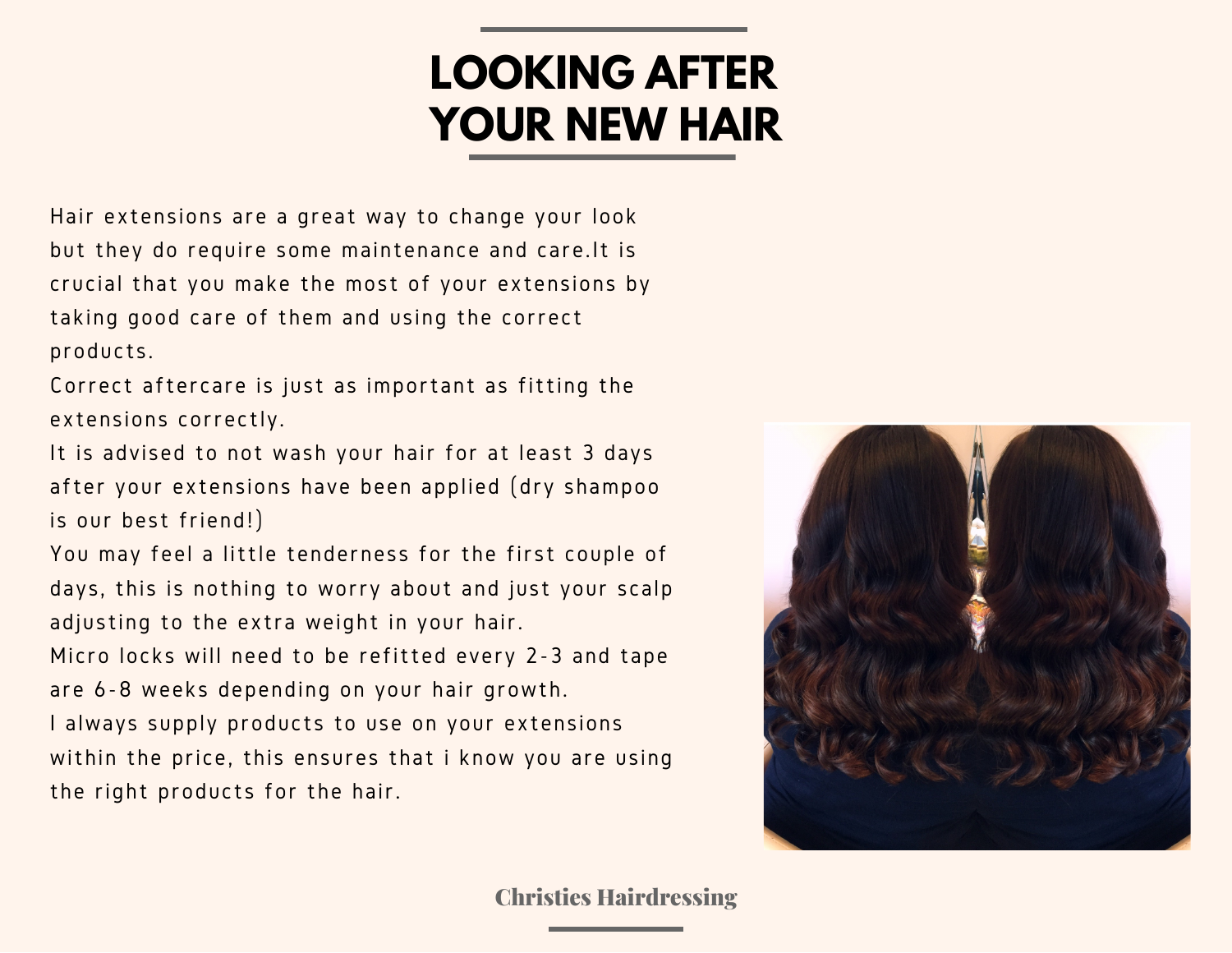## W A S H I N G

Your extensions should only be washed between 2-3 times per week.

Before washing it is advised to detangle your extension hair with a wide tooth comb/extension brush and

separate the bonds at the roots.

It is essential you only use shampoo and conditioner that is designed for hair extension use.

When washing your hair, do not tip your head over the bath as this could cause tangling - always wash with your head upright – in the shower is ideal. Smooth the shampoo down the extension hair – do not rub vigorously! Only condition from the mid lengths down to the ends of the hair. Do not apply any conditioner to the bonds as this will cause slippage.

You can pick the top section of your own hair up and apply condition to this section. Pat hair gently when washed – do not rub.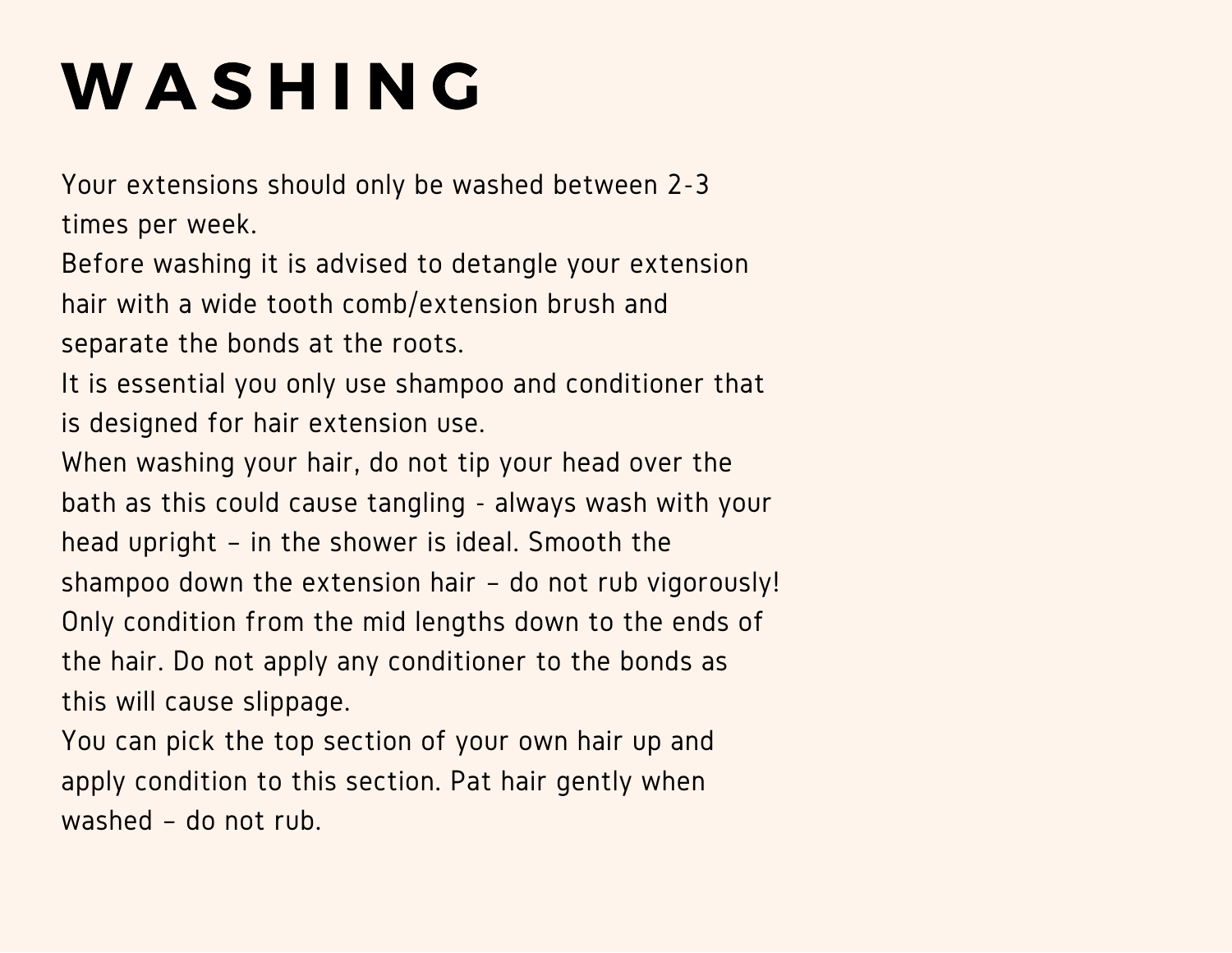## D R Y I N G & **BRUSHING**

Before detangling use a leave in conditioning/heat protection stray spray. Follow by detangling with a wide tooth comb, making sure you avoid the bonds. Make sure all bonds are dried completely. Be very careful when brushing the hair when wet, make sure you support the extensions hair by holding the bonds. Be very careful that you do not snag the bonds. Heated Rollers, Straightening Irons, crimpers and tongs can all be used on the extension hair although it is advisable to use a Heat Protection Spray to protect the both your hair and the extension hair. Serums, gels, hairsprays, etc. may all be used but avoid the bonded areas as this may cause slippage.

Remember your extensions are attached to your own natural hair, pulling too hard or mistreating your extensions can result in your own hair being pulled out. When brushing the extensions always hold the bonds, making sure no additional stress is put on the hair.